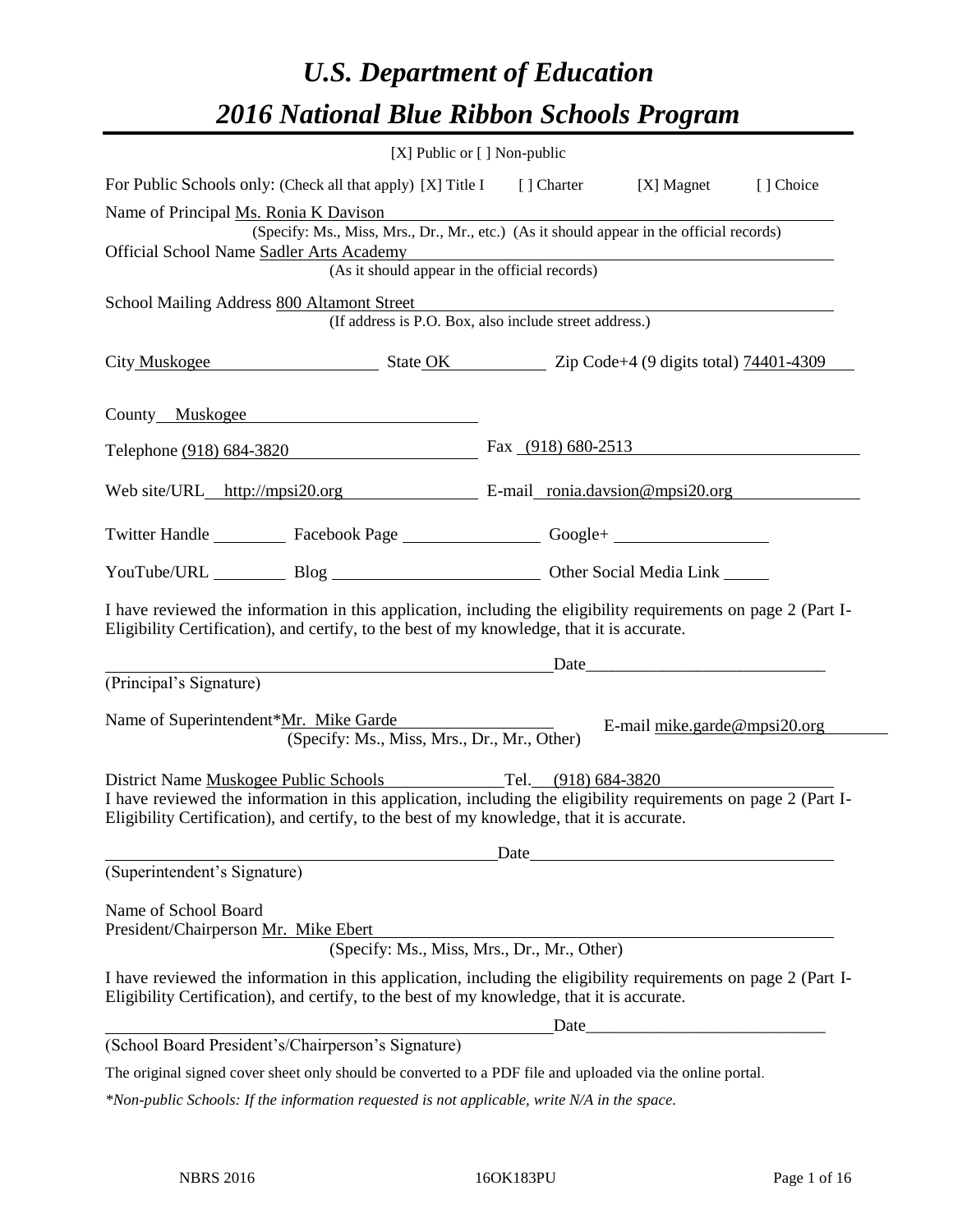The signatures on the first page of this application (cover page) certify that each of the statements below, concerning the school's eligibility and compliance with U.S. Department of Education and National Blue Ribbon Schools requirements, are true and correct.

- 1. The school configuration includes one or more of grades K-12. (Schools on the same campus with one principal, even a K-12 school, must apply as an entire school.)
- 2. The public school has met their state's accountability requirements (i.e., avoided sanctions) in participation, performance in reading (or English language arts) and mathematics, and other academic indicators (i.e., attendance rate and graduation rate) using the most recent accountability results available for the year prior to nomination.
- 3. To meet final eligibility, a public school must meet the state's accountability requirements (i.e., avoided sanctions) in participation, performance in reading (or English language arts) and mathematics, and other academic indicators (i.e., attendance rate and graduation rate) for the year in which they are nominated (2015-2016) and be certified by the state representative. Any status appeals must be resolved at least two weeks before the awards ceremony for the school to receive the award.
- 4. If the school includes grades 7 or higher, the school must have foreign language as a part of its curriculum.
- 5. The school has been in existence for five full years, that is, from at least September 2010 and each tested grade must have been part of the school for the past three years.
- 6. The nominated school has not received the National Blue Ribbon Schools award in the past five years: 2011, 2012, 2013, 2014, or 2015.
- 7. The nominated school has no history of testing irregularities, nor have charges of irregularities been brought against the school at the time of nomination. The U.S. Department of Education reserves the right to disqualify a school's application and/or rescind a school's award if irregularities are later discovered and proven by the state.
- 8. The nominated school or district is not refusing Office of Civil Rights (OCR) access to information necessary to investigate a civil rights complaint or to conduct a district-wide compliance review.
- 9. The OCR has not issued a violation letter of findings to the school district concluding that the nominated school or the district as a whole has violated one or more of the civil rights statutes. A violation letter of findings will not be considered outstanding if OCR has accepted a corrective action plan from the district to remedy the violation.
- 10. The U.S. Department of Justice does not have a pending suit alleging that the nominated school or the school district as a whole has violated one or more of the civil rights statutes or the Constitution's equal protection clause.
- 11. There are no findings of violations of the Individuals with Disabilities Education Act in a U.S. Department of Education monitoring report that apply to the school or school district in question; or if there are such findings, the state or district has corrected, or agreed to correct, the findings.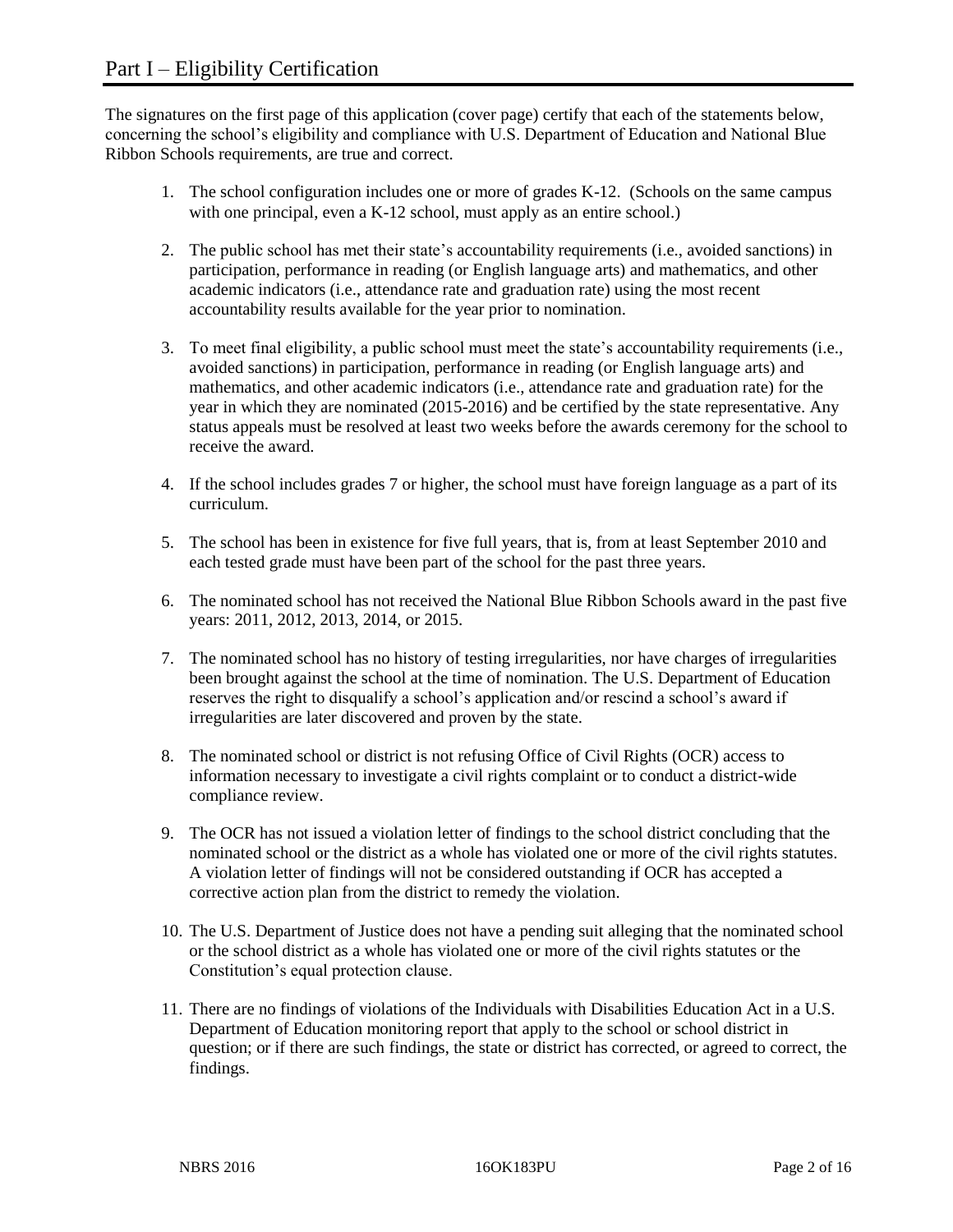### **Data should be provided for the most recent school year (2015-2016) unless otherwise stated.**

#### **DISTRICT**

1. Number of schools in the district  $9$  Elementary schools (includes K-8) (per district designation):  $\frac{1 \text{ Middle/Junior high schools}}{}$ 1 High schools 0 K-12 schools

11 TOTAL

**SCHOOL** (To be completed by all schools)

2. Category that best describes the area where the school is located:

[] Urban or large central city [X] Suburban with characteristics typical of an urban area

[ ] Suburban

- [ ] Small city or town in a rural area
- [ ] Rural
- 3. Number of students as of October 1, 2015 enrolled at each grade level or its equivalent in applying school:

| Grade                           | # of         | # of Females   | <b>Grade Total</b> |
|---------------------------------|--------------|----------------|--------------------|
|                                 | <b>Males</b> |                |                    |
| <b>PreK</b>                     | 0            | 0              | 0                  |
| $\mathbf K$                     | 17           | 25             | 42                 |
| 1                               | 22           | 19             | 41                 |
| $\boldsymbol{2}$                | 21           | 25             | 46                 |
| 3                               | 22           | 22             | 44                 |
| 4                               | 14           | 30             | 44                 |
| 5                               | 24           | 25             | 49                 |
| 6                               | 21           | 29             | 50                 |
| 7                               | 9            | 17             | 26                 |
| 8                               | 11           | 12             | 23                 |
| 9                               | 0            | $\overline{0}$ | 0                  |
| 10                              | 0            | 0              | 0                  |
| 11                              | 0            | 0              | 0                  |
| 12 or higher                    | 0            | 0              | 0                  |
| <b>Total</b><br><b>Students</b> | 161          | 204            | 365                |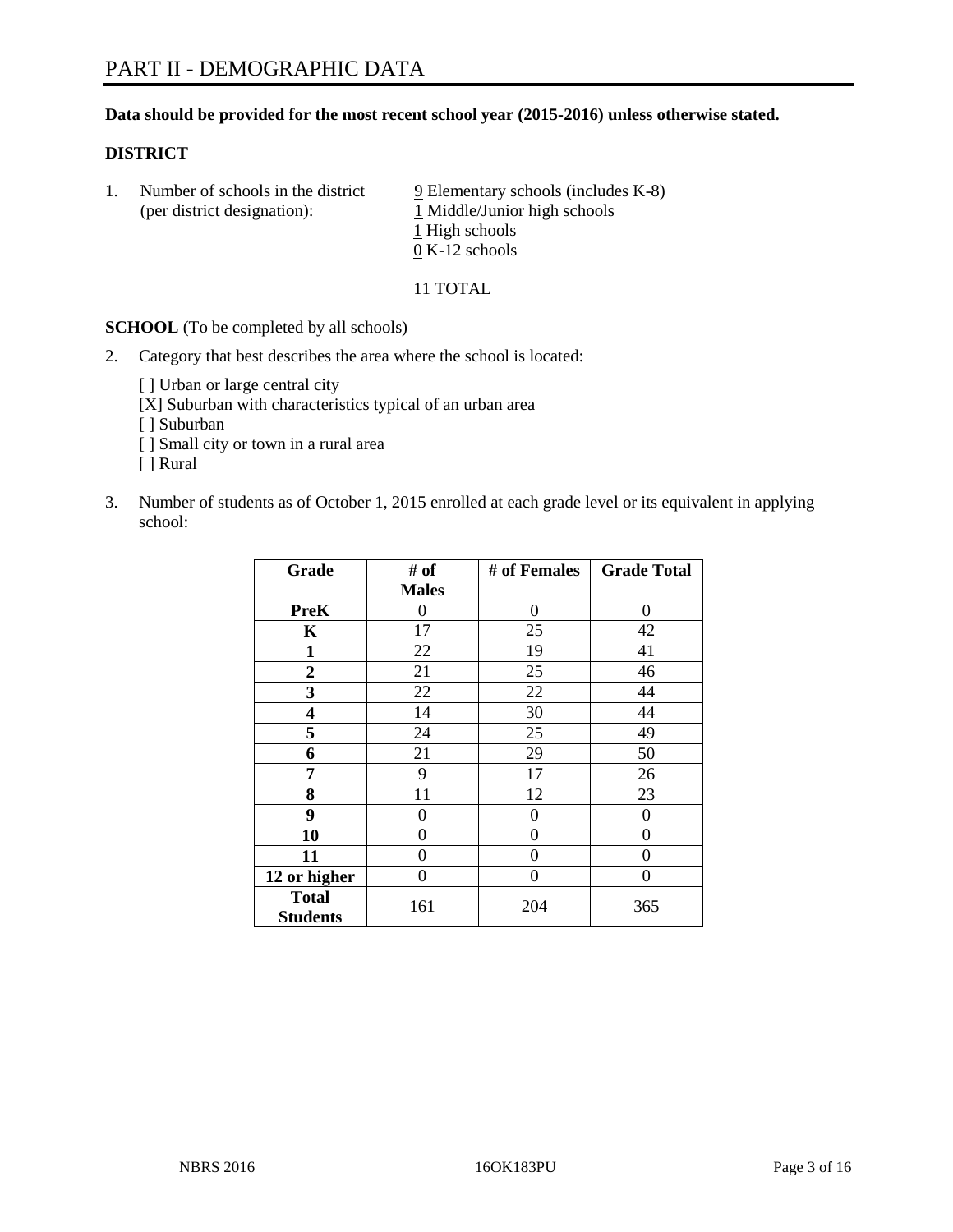the school: 2 % Asian

4. Racial/ethnic composition of 24 % American Indian or Alaska Native 16 % Black or African American 4 % Hispanic or Latino 0 % Native Hawaiian or Other Pacific Islander 20 % White 34 % Two or more races **100 % Total**

(Only these seven standard categories should be used to report the racial/ethnic composition of your school. The Final Guidance on Maintaining, Collecting, and Reporting Racial and Ethnic Data to the U.S. Department of Education published in the October 19, 2007 *Federal Register* provides definitions for each of the seven categories.)

5. Student turnover, or mobility rate, during the  $2014 - 2015$  school year:  $1\%$ 

This rate should be calculated using the grid below. The answer to (6) is the mobility rate.

| <b>Steps For Determining Mobility Rate</b>    | Answer                      |  |
|-----------------------------------------------|-----------------------------|--|
| $(1)$ Number of students who transferred to   |                             |  |
| the school after October 1, 2014 until the    | $\mathcal{D}_{\mathcal{L}}$ |  |
| end of the 2014-2015 school year              |                             |  |
| (2) Number of students who transferred        |                             |  |
| from the school after October 1, 2014 until   | 3                           |  |
| the end of the 2014-2015 school year          |                             |  |
| (3) Total of all transferred students [sum of | 5                           |  |
| rows $(1)$ and $(2)$ ]                        |                             |  |
| (4) Total number of students in the school as | 369                         |  |
| of October 1, 2014                            |                             |  |
| (5) Total transferred students in row (3)     | 0.014                       |  |
| divided by total students in row (4)          |                             |  |
| $(6)$ Amount in row $(5)$ multiplied by 100   |                             |  |

6. English Language Learners (ELL) in the school: 2 %

8 Total number ELL

Specify each non-English language represented in the school (separate languages by commas): Spanish, Mandarin

- 7. Students eligible for free/reduced-priced meals: 53 % Total number students who qualify: 194
- 8. Students receiving special education services: 10 %

36 Total number of students served

Indicate below the number of students with disabilities according to conditions designated in the Individuals with Disabilities Education Act. Do not add additional conditions. It is possible that students may be classified in more than one condition.

| 3 Autism                              | 2 Orthopedic Impairment                 |
|---------------------------------------|-----------------------------------------|
| 0 Deafness                            | 3 Other Health Impaired                 |
| 0 Deaf-Blindness                      | 10 Specific Learning Disability         |
| 0 Emotional Disturbance               | 17 Speech or Language Impairment        |
| $\underline{0}$ Hearing Impairment    | 0 Traumatic Brain Injury                |
| 1 Mental Retardation                  | 0 Visual Impairment Including Blindness |
| $\underline{0}$ Multiple Disabilities | 0 Developmentally Delayed               |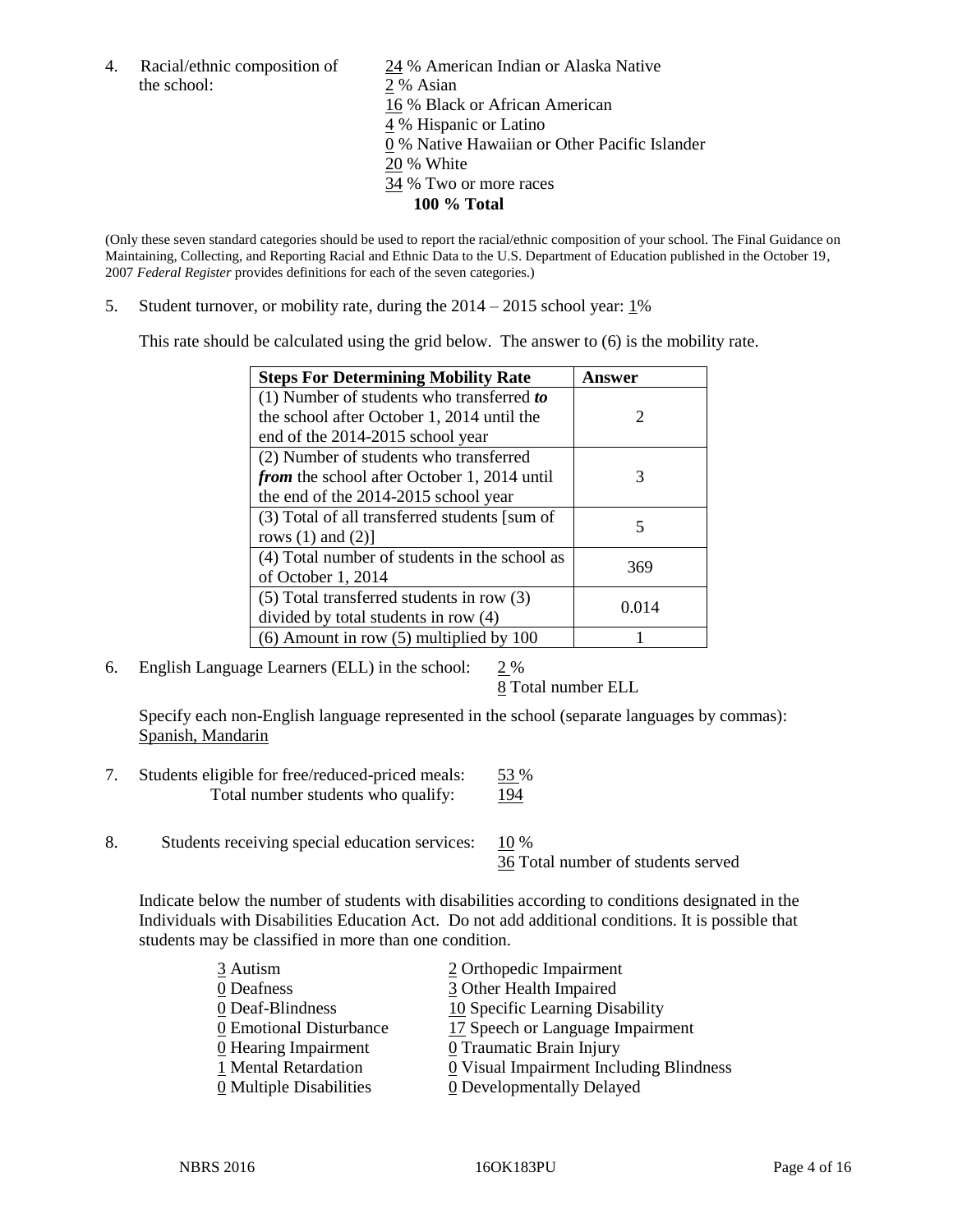- 9. Number of years the principal has been in her/his position at this school:  $6$
- 10. Use Full-Time Equivalents (FTEs), rounded to nearest whole numeral, to indicate the number of school staff in each of the categories below:

|                                       | <b>Number of Staff</b>      |
|---------------------------------------|-----------------------------|
| Administrators                        |                             |
| Classroom teachers                    | 16                          |
| Resource teachers/specialists         |                             |
| e.g., reading, math, science, special | 6                           |
| education, enrichment, technology,    |                             |
| art, music, physical education, etc.  |                             |
| Paraprofessionals                     |                             |
| Student support personnel             |                             |
| e.g., guidance counselors, behavior   |                             |
| interventionists, mental/physical     |                             |
| health service providers,             | $\mathcal{D}_{\mathcal{L}}$ |
| psychologists, family engagement      |                             |
| liaisons, career/college attainment   |                             |
| coaches, etc.                         |                             |

- 11. Average student-classroom teacher ratio, that is, the number of students in the school divided by the FTE of classroom teachers, e.g., 22:1 23:1
- 12. Show daily student attendance rates. Only high schools need to supply yearly graduation rates.

| <b>Required Information</b> | 2014-2015 | $2013 - 2014$ | 2012-2013 | 2011-2012 | $2010 - 2011$ |
|-----------------------------|-----------|---------------|-----------|-----------|---------------|
| Daily student attendance    | 98%       | 98%           | 97%       | 98%       | 98%           |
| High school graduation rate | 0%        | $\gamma\%$    | 9%        | 9%        | 0%            |

#### 13. **For high schools only, that is, schools ending in grade 12 or higher.**

Show percentages to indicate the post-secondary status of students who graduated in Spring 2015.

| <b>Post-Secondary Status</b>                  |    |
|-----------------------------------------------|----|
| Graduating class size                         |    |
| Enrolled in a 4-year college or university    | 0% |
| Enrolled in a community college               | 0% |
| Enrolled in career/technical training program | 0% |
| Found employment                              | 0% |
| Joined the military or other public service   | 0% |
| Other                                         | በ% |

14. Indicate whether your school has previously received a National Blue Ribbon Schools award. Yes No X

If yes, select the year in which your school received the award.

15. In a couple of sentences, provide the school's mission or vision statement.

Rigorous art integrated instruction at Sadler Arts Academy provides the inextricable link between caring and cognition. Our motto: Creating a better citizenry through arts education.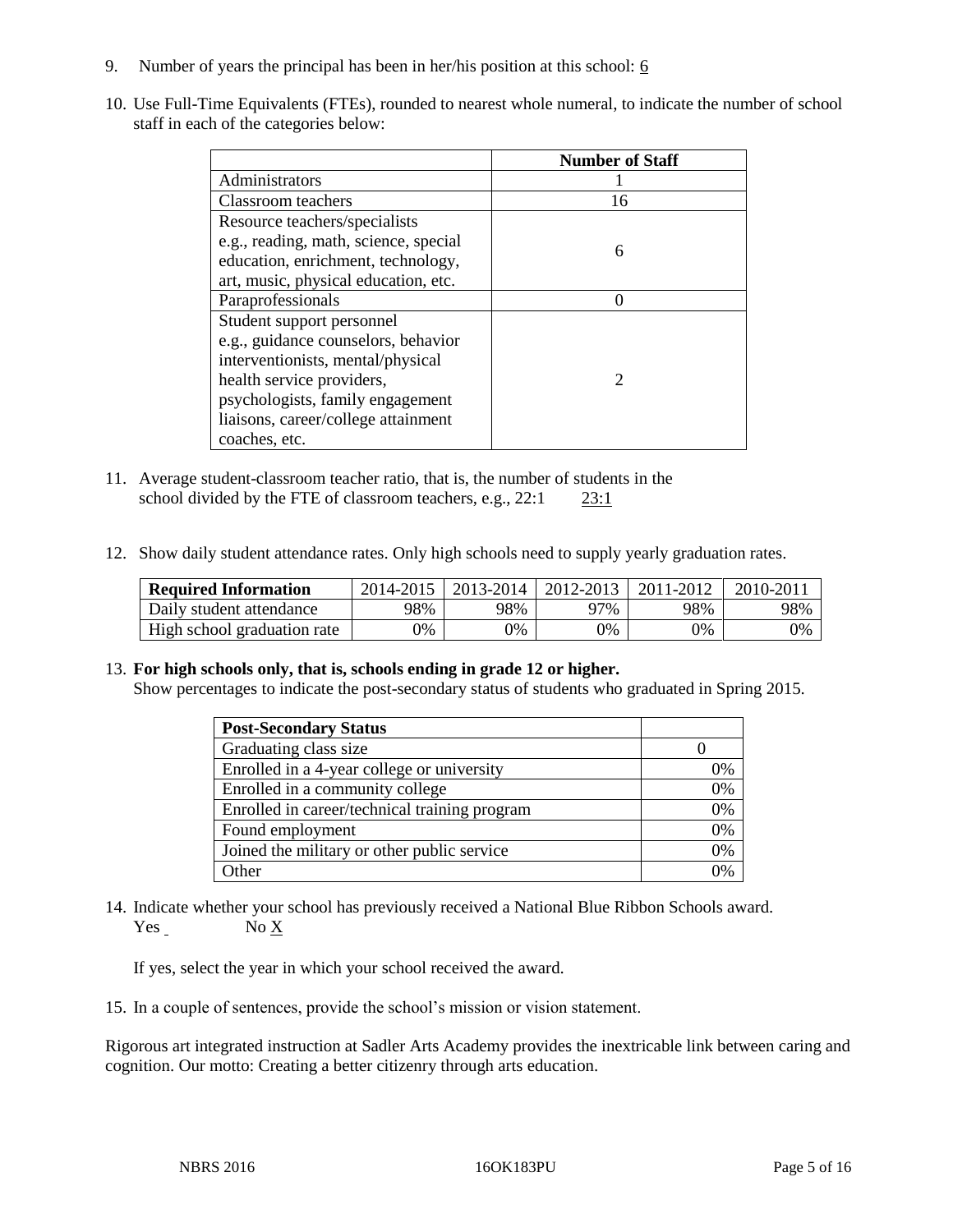16. **For public schools only**, if the school is a magnet, charter, or choice school, explain how students are chosen to attend.

Sadler Arts Academy is open to any student in grades Kindergarten through eighth on a space available basis. Entry is determined on a desire to come, and not on special abilities in the arts. Sadler is not on a quest to see what our students can do for the arts, but rather what the arts can do for them. Sadler uses an arts-rich education to foster a love of learning. In accordance with school board policy, a simple screening process for attendance, discipline, and leadership is part of the criteria for determining entry to Sadler Arts Academy. A formal, but simple application involving both student and parent is provided to everyone wishing to attend.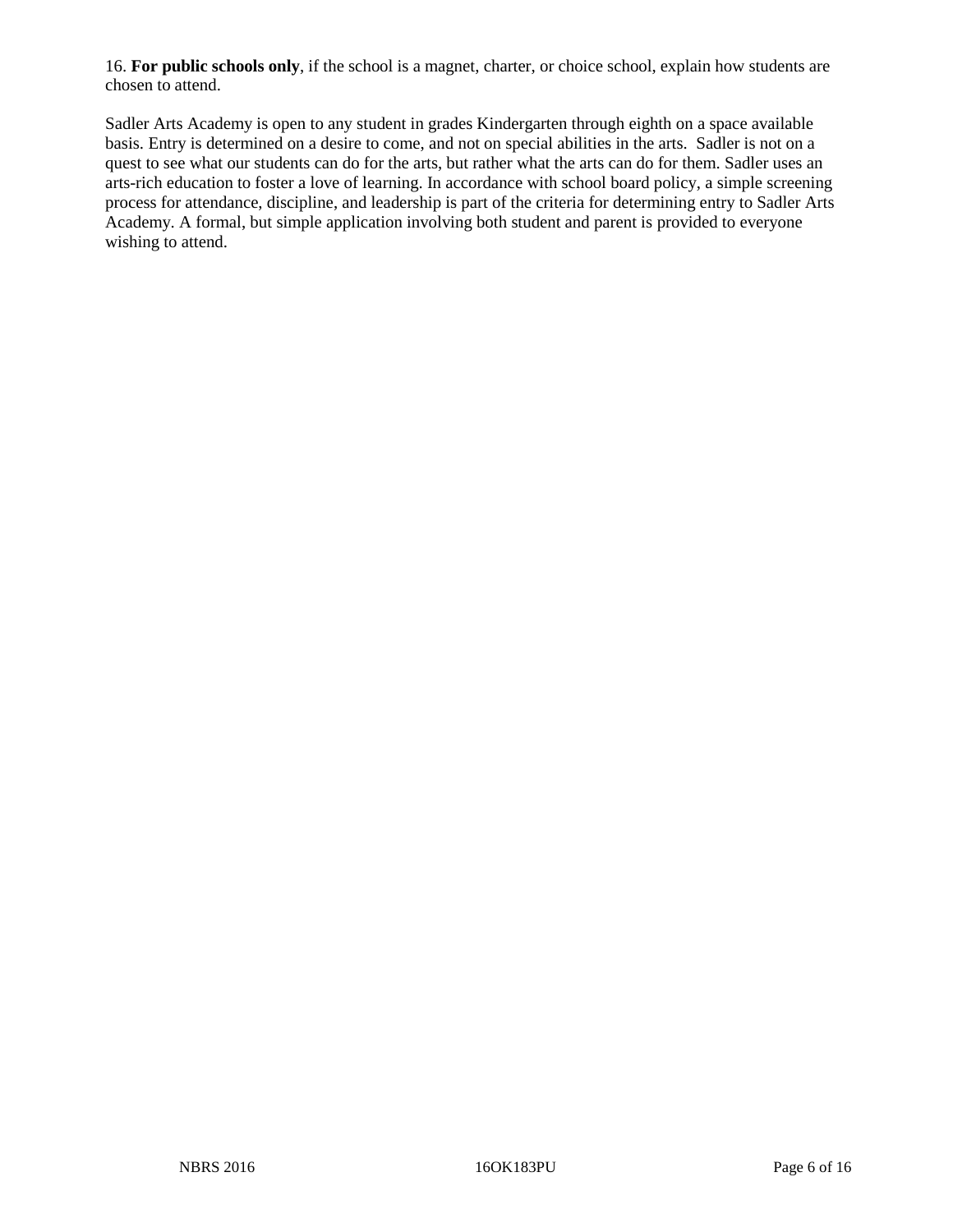# PART III – SUMMARY

Sadler Arts Academy serves a very diverse population of students racially, socio-economically and academically. Well over half of our students live in poverty, and by many would be considered "at risk," despite these perceived obstacles for success we defy statistical probability and year after year Sadler Arts Academy is Muskogee's highest performing school.

The faculty of Sadler Arts Academy is committed to core beliefs which have become the foundation for the success of the school. In 1996 former Sadler Elementary School was closed, for it had earned the dubious distinction of logging the worst test scores in the history of standardized testing in Muskogee Schools.

Though the old school just closed, plans were already afoot for the new school which would be housed in the previous building and would serve both a magnet population and many of the former students. After a year of study, traveling to arts schools all over the nation, a community committee made the decision that the old Sadler Elementary would be reborn as the new Sadler Arts Academy. It was decided that Sadler would use integrated arts instruction as the center stage in the regular classroom.

A cadre of arts-minded educators was selected from a pool of applicants. They were charged with the labor intensive job of creating an environment to support the arts integration focus of the new school. This involved both changing the physical environment of the school as well as educating the staff on how to teach through the arts. Ongoing conversations between the teachers about arts infused instruction became a cultural norm at Sadler Arts Academy and remains as a foundational component in the school's constant state of development, refinement, and evolution.

The staff spent the summer cleaning, purging, and creating an inviting physical environment that would serve as the backdrop for the arts. Focusing on grade level instructional objectives, the school purchased a vast collection of authentic children's literature. These great books filled the once barren library shelves and became the springboard for arts integrated instruction. When the doors of the new Sadler Arts Academy finally opened, students entered a place like no other: an inviting environment and caring teachers armed with the arts.

By the end of the first year, the staff had refined the vision to include five core beliefs: The arts are intellectual disciplines of substance and deserve center stage in the regular classroom. Literature is the thread that binds all aspects of the curriculum together. All students are gifted and talented. An inclusive environment is best for most students. We should all practice being kind to each other, tenderhearted, and forgiving. Sadler's faculty continues to hold steadfast to these principles.

As an arts integration school the faculty realizes that creative thinking is not a station one arrives at, but a means of traveling. We know there is usually some degree of risk taking when children are being creative. Children need the freedom to artistically explore their world without judgmental criticism or imposing adult standards of perfection. What children can do is important, but more importantly what they feel about what they do is crucial to their success. Our team holds the pedagogical belief that we strive to join artistic learning with what our students think and with what our students feel.

Early on in the journey at Sadler, we discovered that a quality piece of literature would be the thread that binds the regular academic subjects to the arts. Literature is often the instrument of instruction in the classroom, whether learning science, history, math, or language arts. Often, students respond in writing to something we have read in class. Art projects are inspired by the books read. Whether it is a gallery of presidential caricatures or Matisse illustrated similes, literature figures into all work.

When visitors tour the building they immediately sense the difference in the school climate. They see children working cooperatively, having academic conversations, defending their thinking, and creating art that shows what they know. All of these scenarios are made possible by Sadler's culture of mutual respect.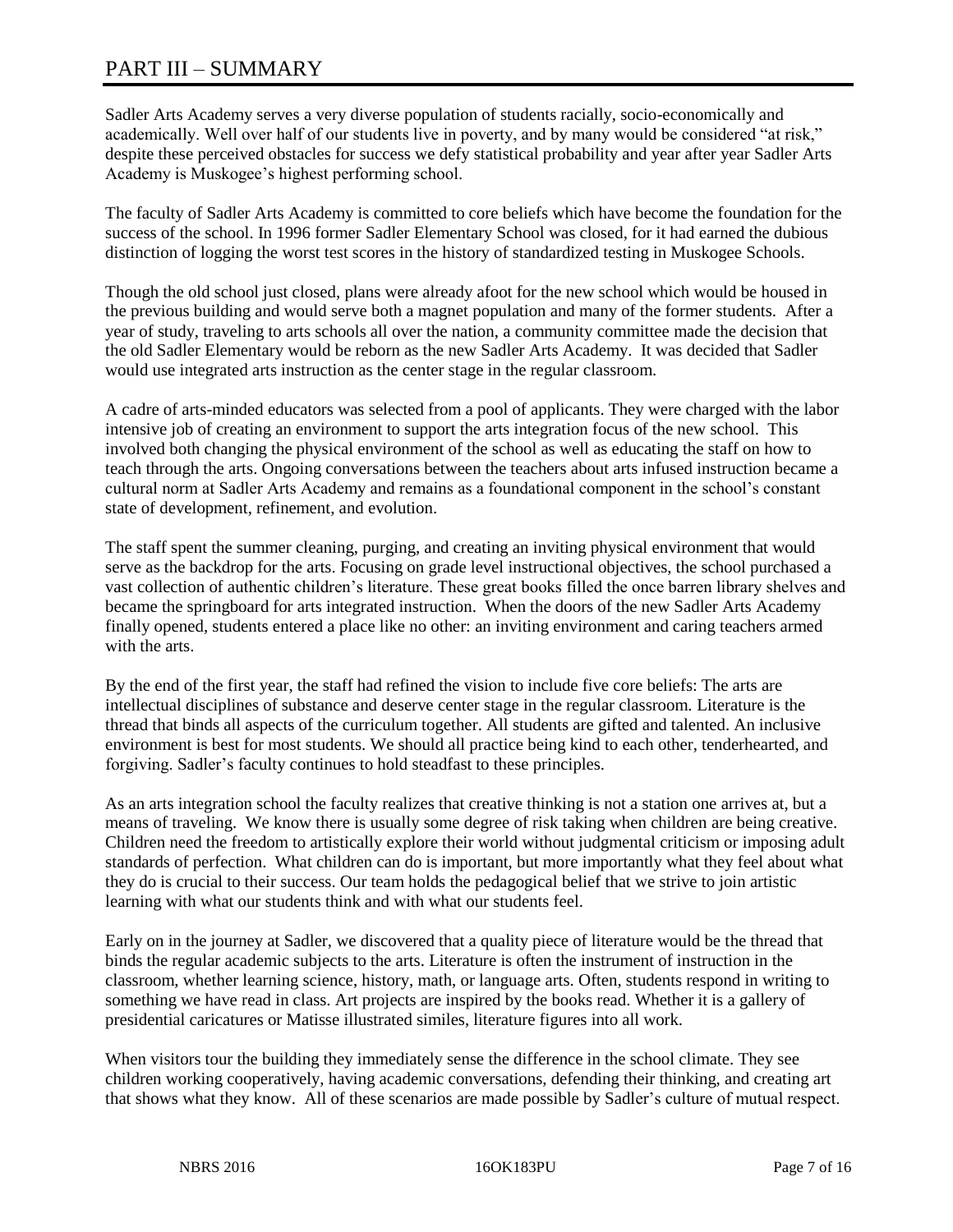As an example of the commitment to giving students only quality arts experiences, Sadler's signature performance piece is "Nutcracker." It is more than a school program; it is a community event and a tradition. Nutcracker has not only been a remarkable learning experience for Sadler's students, it has been the impetus for parent involvement.

As a result of arts infused instruction, Sadler Arts Academy registered the biggest test score gain in the state its very first year. As test scores continue to soar, we have consistently earned High Performing or Reward School status.

Sadler Arts Academy has been a success story in every way. The power of the arts has changed the lives of children and their parents and the teachers who teach them.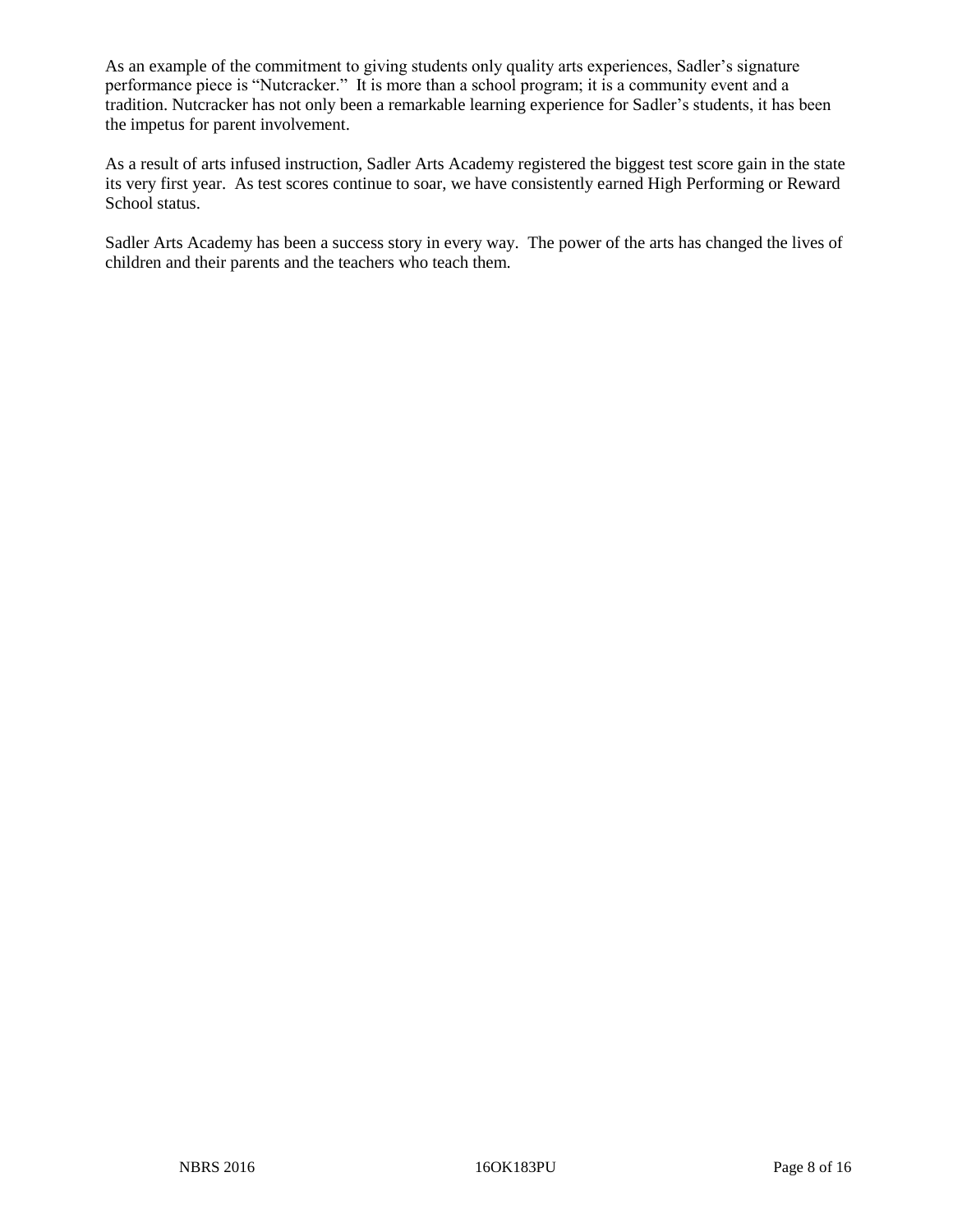# 1. Core Curriculum:

As a commitment to quality teaching Sadler provides consistent, clear understanding of what students are expected to learn. Stakeholders know the expected rigor. Using Oklahoma Academic standards our core curriculum is designed to be robust and relevant to the real world.

Pupils learn all content area through arts integration and the use of great literature. Students read fiction, non-fiction, short stories, and other appropriate literature around which instruction is inclusive of all academic domains. Textbooks are used as a resource. Students read books and use art to express their newfound information. For example students read Sarah Plain and Tall, The Egypt Game, or Maniac Magee to learn about land forms, Egypt or Valley Forge respectively. We also satisfy our science and social studies objectives with authentic learning experiences, including S.T.E.A.M exploration, science fair projects, History Day presentations, guest historians, and partnerships with local, state and national museums. This inclusive format creates more time and space in the curriculum for close and careful reading across all content areas as well as allowing the opportunity for creative expression through a variety of art forms.

Sadler students have rigorous academic conversations which are dependent on rich literature. Teachers insist that classroom experiences stay deeply connected to the literature, and that students develop habits for making evidentiary arguments both in conversation as well as in writing to assess comprehension of a text.

We have determined that writing needs to emphasize use of evidence to inform or make an argument rather than the personal narrative and other forms of de-contextualized prompts. While the narrative still has an important role, students develop skills through written arguments that respond to their ideas, events, facts, and opinions.

Sadler students constantly build the academic vocabulary they need to access grade level, complex literature. By focusing strategically on comprehension of pivotal and commonly found vocabulary, teachers constantly build students' ability to access more complex texts across the content areas.

We have deepened our focus on math by implementing the Everyday Math Curriculum and College Preparatory Math. Teachers focus intensely on only the concepts that are prioritized in the standards so that students reach strong foundational knowledge and understanding and are able to transfer mathematical skills and understanding across concepts and grades. Our educational team carefully connects the learning across grades so that, for example, fractions or multiplication spiral across grade levels and students can build new understanding onto foundations built in previous years. Teachers can begin to count on deep conceptual understanding of core content and build on it.

At Sadler, we teach more than "how to get the answer" and instead support students' ability to access concepts from a number of perspectives so that students are able to see math as more than a set of mnemonics or discrete procedures. Students demonstrate intangible understanding of core math and science concepts by applying them to new situations. Sadler students are writing and speaking about their understanding. We know math is the language of the sciences. Teachers provide opportunities at all grade levels for students to apply math concepts in "real world" situations including science applications.

Sadler students are practicing and understanding. There is more than a balance between these two things in the classroom – both are occurring with intensity. Sadler teachers create opportunities for students to make use of skills through extended application of literary, written expression, historical, mathematical and scientific concepts. Each book in our library has been selected by a committee of teachers because it references the curriculum to be taught at some time during a child's academic career.

We use formative and summative tests, reflective writing, benchmarks, weekly content assessments, anecdotal records, and teacher observation to develop a list of students to be targeted for before or after school intervention. Teachers meet weekly with the site administrator to analyze where students are, based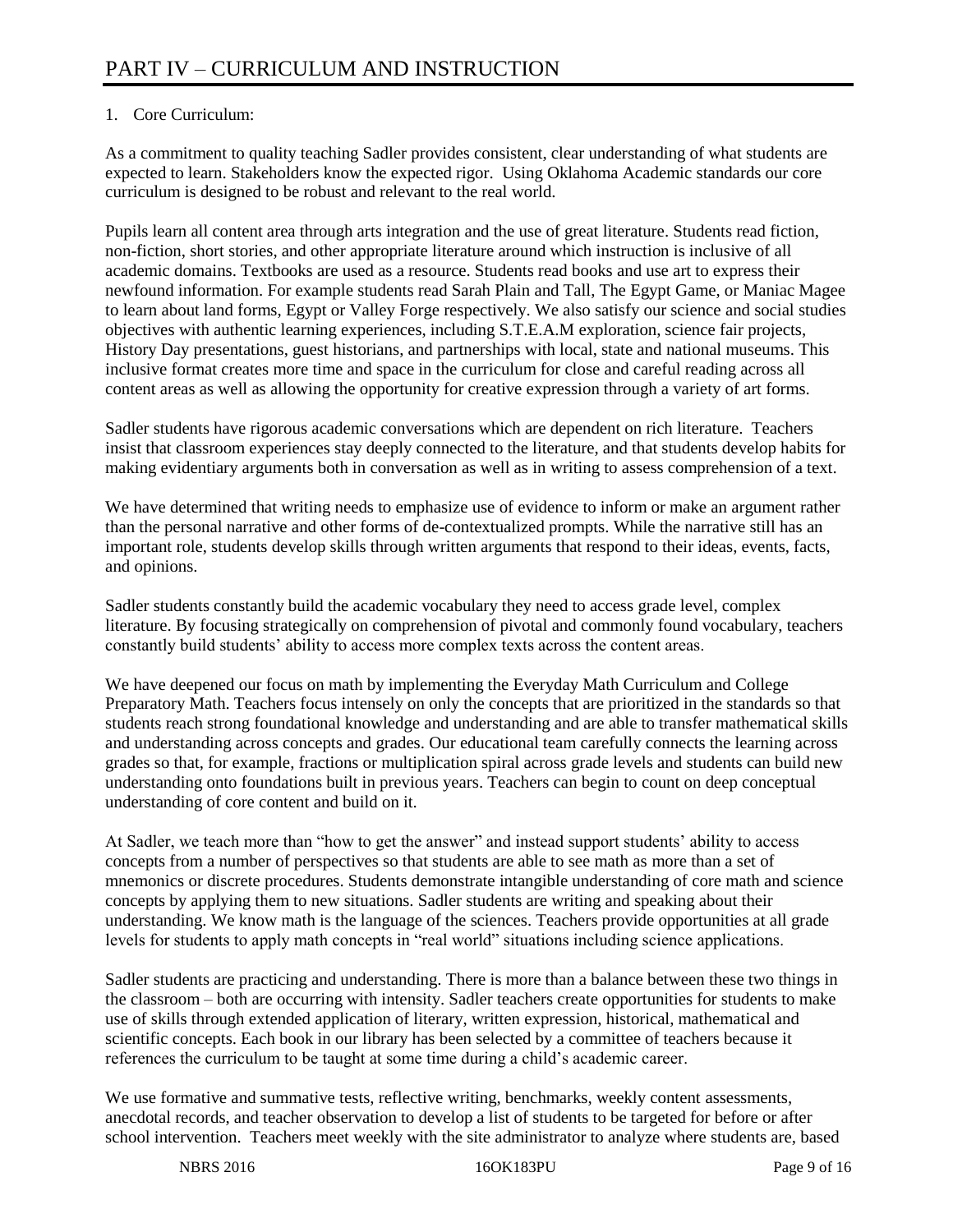on the monitoring strategies. We address instruction and assessment at each grade level through conversations that are both planned and incidental. We do look at the previous year's test scores, and in that way we address weaknesses of individual students from one year to the next in an effort to get the student where he/ she needs to be academically.

# 2. Other Curriculum Areas:

At Sadler, quality arts integration is paramount! We use the arts as the vehicle for teaching; they become the core of a school-wide culture of high standards, preparing students for a workplace where excellence is the norm. As part of our commitment to quality education and character development in our students we engage our students in project based learning that includes theatrical productions. Our students paint the set, run lights and sound, help backstage, and perform on stage. They develop personal character, good work habits, promote ethical behavior and create a caring community by using this platform to inspire, set a positive example and mentor others. Even though the students are giving to the community, it is the students, in the end, who receive so much more: the art of movement, poise, self-confidence, coordination and a sense of purpose.

At Sadler we understand the link between nutrition, physical activity, and learning. Healthy eating and activity patterns are essential for students to achieve full academic potential, complete physical and mental growth, and well-being. To this end, Sadler has developed well-planned and effectively implemented school nutrition and fitness programs. Students use fitness trails, play organized sports, gymnastics, coordinated movement, agility training, and physical conditioning. Our staff models the significance of healthy behaviors by sponsoring running clubs, physical fitness challenges and other forms of daily exercise.

Sadler uses technology as a progressive approach to learning. Our students have equitable access to quality digital learning tools that support individual, group and team collaboration and facilitate meaningful educational projects. Each day all learners at Sadler interact with technology in some format whether it's a learning program, doing research or creating digital reports. Access to interactive texts, videos, animations and other features in digital instructional programs provides dynamic and personalized lessons. The Rosetta Stone program carefully sequences the material for our English Language Learners and other students that are interested in immersing themselves in foreign language.

Language is integrated daily into all areas of study at Sadler. Foreign languages are especially prevalent in our music, art and dance classes. French is the language of ballet with words like changemment (a jump changing foot position), and pas de duex (step of two). Italian is the language of music, where students learn terms like diminuendo (a decrease) and allegro (lively and fast). Art classes provide children with exposure to languages and cultures from around the globe. This year a few of the terms students learned included Gyotaku (literally fish rubbing from Japanese), collography (Collo from the French for glue and graph from the Greek for writing), and der blaue reiter (the blue rider from German artists).

Throughout the year we study artists from different countries. As we study art we talk about the language and culture of the artists. Our younger students love to speak like the focal artist would have spoken by learning phrases, numbers or colors in foreign languages during group time. Our older students are interested in translations of the titles of artwork. When they see a Franz Marc titled "Die Grossen Blauen Pferde" or "Gelbe Kuh" they ask "How do you say that?", and "What does it mean?" This gives a natural opportunity to increase their awareness of foreign languages.

With a grant from the Chinese Consulate and American Government two citizens from China spend time on our campus bringing language and cultural awareness to our students. One student's parents working in China annually present integrated lessons on Chinese culture with a heavy emphasis on language acquisition.

The arts integration format that is foundational to all learning at Sadler is the perfect platform for teaching foreign language. Our environment ignites a passion of discovery which inspires students to continually seek knowledge about other cultures whether it is in language, music, art or drama. From instructional practices of teaching Latin and Greek word origins, to speaking Spanish or French to enhance a lesson, to dance the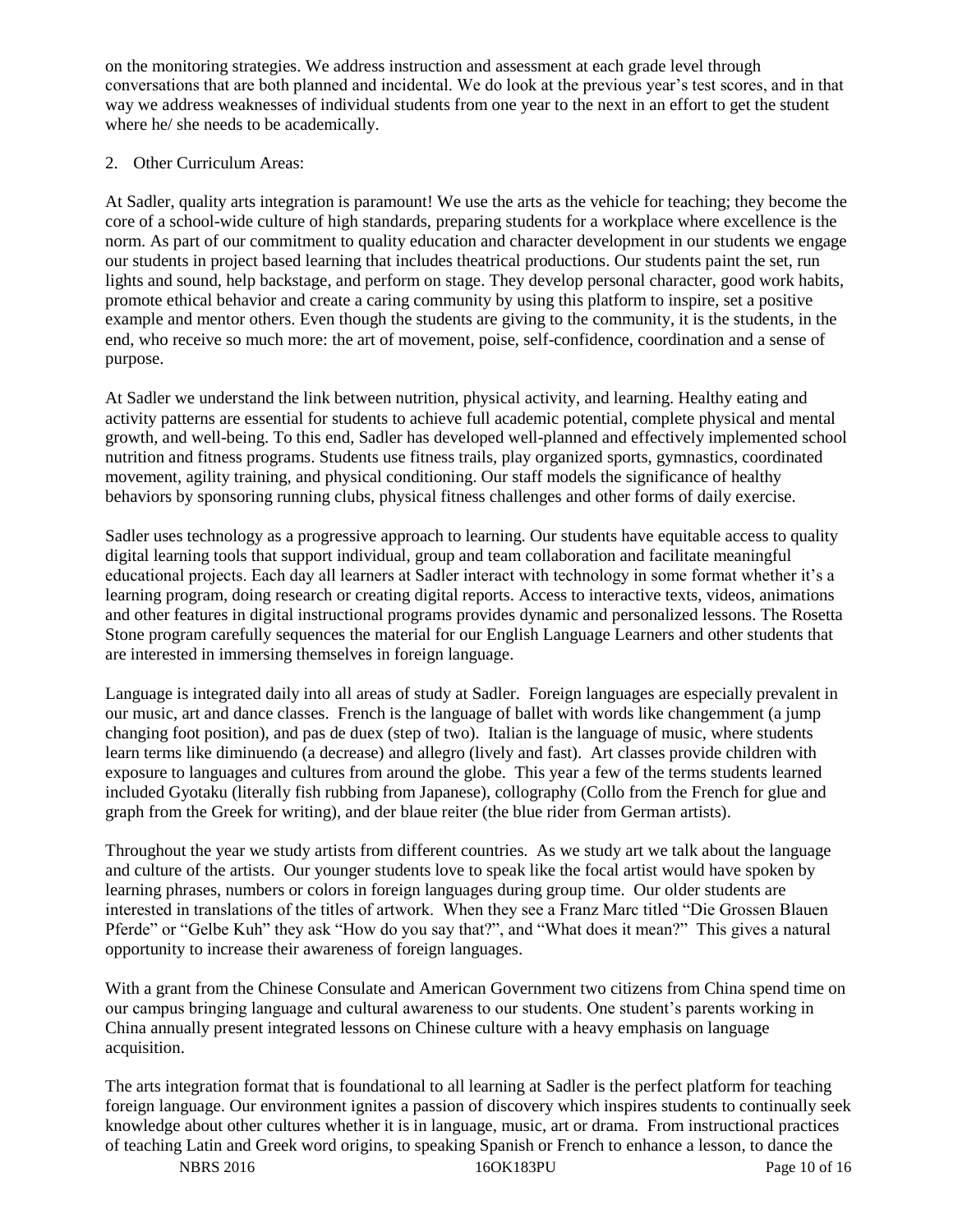Pas deux in the Nutcracker, to singing a German lullaby in a first grade musical, or to dramatize the Russian Fiddler on the Roof, Sadler Arts Academy has always used language and cultural immersion to inspire students to look beyond their environmental confines and seek understanding of our world.

3. Instructional Methods and Interventions:

Each week during Data Team Meetings and Professional Learning Communities educators review data and make informed instructional decisions. We use collected data from computerized learning modules, formative and summative assessments, quarterly benchmarks, anecdotal classroom observations and other varied forms of student responses, as well as, parental input. Student performance is analyzed and intervention strategies are put in place. The Response To Intervention (RTI) approach is utilized to help us differentiate instruction by creating multiple paths so that students of different abilities, interest or learning needs experience equally appropriate ways to absorb, use, develop and synthesize concepts as a part of the daily learning process at Sadler.

This intervention framework allows for our students to take greater responsibility and ownership of their own learning, and provides opportunities for peer teaching and cooperative learning. We use interventions that are preventative as well as proactive. We provide visual learners with pictures, graphics or key words written in bold. Oral discussion, presentations and group collaboration are offered for auditory learners. Our kinesthetic learners receive rhythmic or movement experiences, hands on tasks, and an alternation of active and passive tasks to give them the tactile exploration they need. We provide student choice in the ways that students are allowed to demonstrate knowledge. They often have a varied selection of projects and can choose the one that accommodates their individual response preference.

Changes are made to core instruction delivery to address skill deficits revealed by disaggregated data strands. Additional learning time is provided to students to enhance their opportunities to learn. Parent collaboration is utilized. Parents of students at Sadler Arts Academy on Academic Progress Plans meet monthly with the classroom teacher to develop specific interventions. Our students work in small, flexible skill groups. Progress monitoring, and formative assessments are administered per schedule to determine progress. Logs of intervention efforts and student progress are compiled. Documentation of student RTI is recorded in daily lesson plans.

Sadler has high expectations for all students. We have reinforcement and monitoring strategies in place. The intervention process allows teachers to stay ahead of the game and maintain our reduced student failure rate. Each student comes to our school with different strengths, interests and needs. We know our students learn best when the curriculum and instructional strategies are united with their skills and abilities. We make sure our students receive the support they need that will ultimately lead to their success.

4. Assessment for Instruction and Learning and Sharing Assessment Results:

We use on-going assessment data to analyze and improve student and school performance. At the beginning of each year we administer assessments to gather baseline or initial placement data. The initial placement data is recorded and used as the foundational score that directs the specific instructional path for each student. In all testing grades we disaggregate the data from the Oklahoma Core Curriculum Test and compile weakest to strongest models. Data Teams meet weekly to review student performance, on-going assessment data, and to make strategic plans for continued achievement. This sustained review of data and the resulting collegial conversations helps Sadler Arts Academy to maintain high levels of academic performance.

Annually the site administrator sends a formal letter to all Sadler parents informing them of our schools progress. A detailed report of each grade level's performance is included in the letter. The state of Oklahoma uses the A-F Report Card to rank school performance.

A careful examination of all testing subgroups is compiled. If a discrepancy of ten points or more exists, strategic plans are devised to help prevent this from being an annual occurrence. We determine what contributing factors led to the discrepancy and take corrective measures, such as, improved testing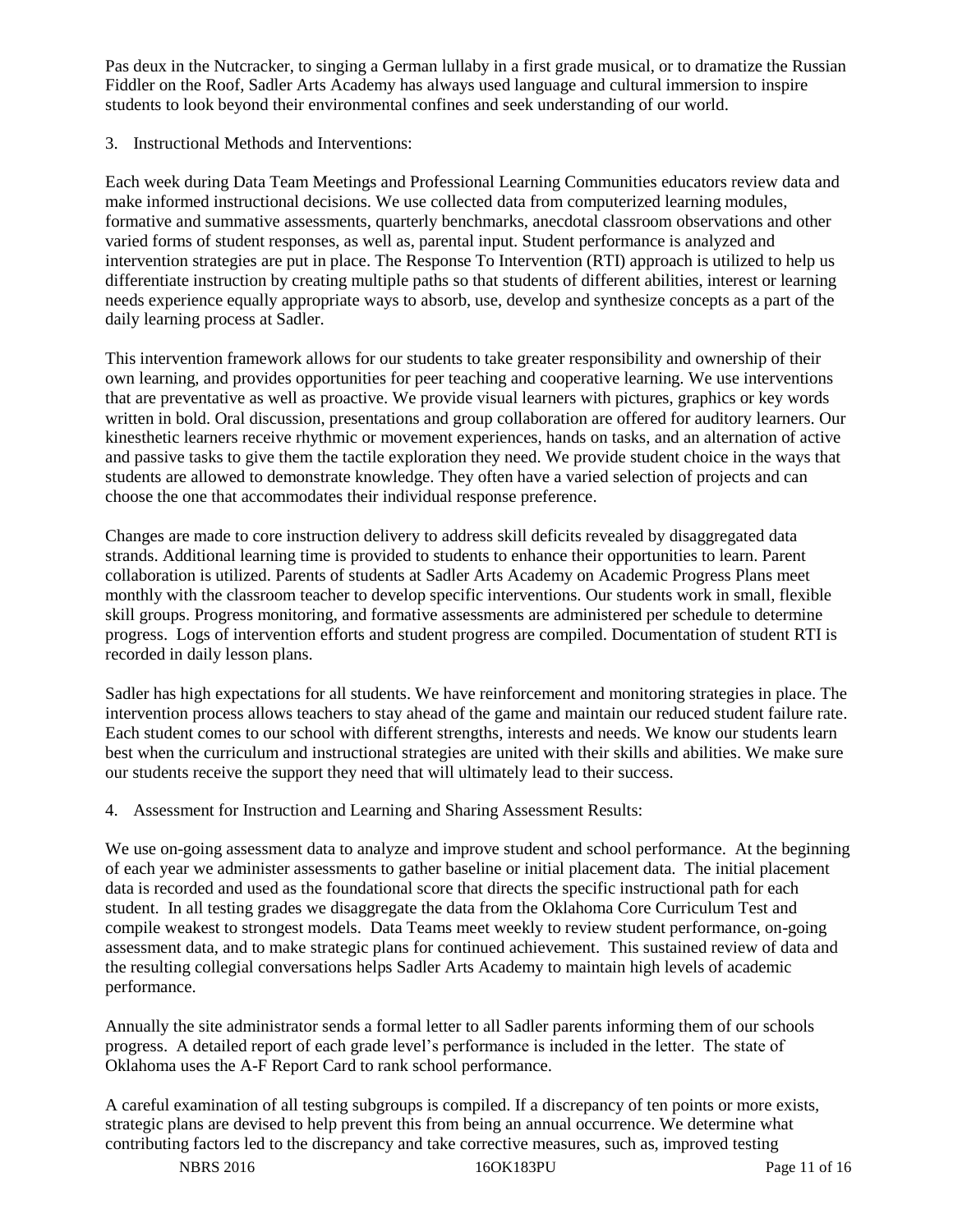environment, RTI's, instructional modifications, before or after school tutoring, or interest inventories. These instructional adjustments help ensure increased student success in the next testing cycle. Special education students spend most of their academic day in the inclusive environment of the regular education classroom. Students obtain strong foundational knowledge and conceptual understanding and are able to transfer mathematical skills and understanding across concepts and grades through these meaningful interactions with their typical peers.

At Sadler all students are taught as though they are gifted and talented. Emphasis is not placed on how smart kids are, but rather on how kids are smart, recognizing that success for all is a given. The development of critical intelligence is one of the primary purposes of schooling. Content is no longer considered the only thing worth knowing; higher order thinking skills and interpersonal life skills are also valued, as they are in the workplace. It is this strong belief that helps Sadler Arts Academy maintain high levels of academic achievement.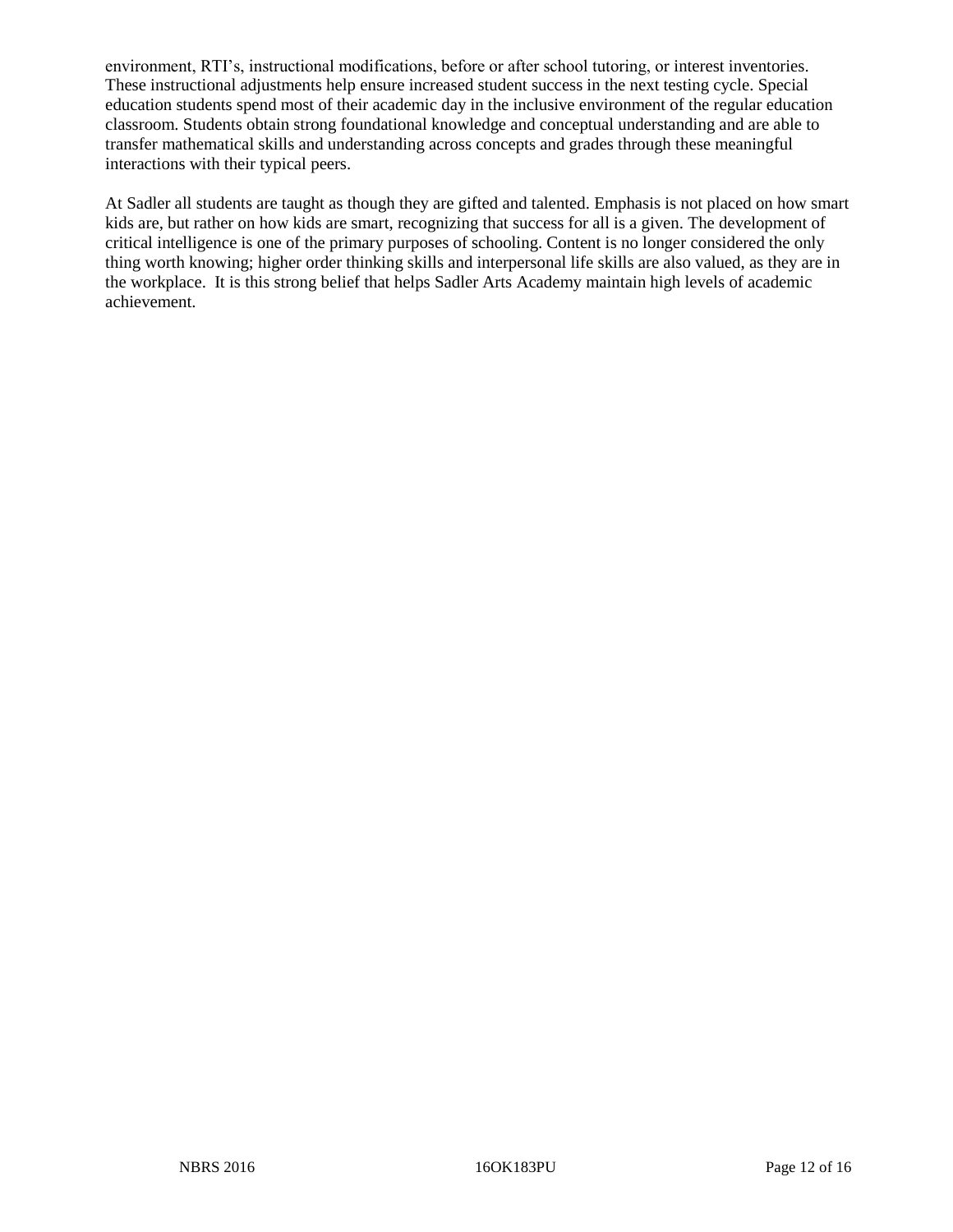# 1. School Climate/Culture:

Our character education initiative has profound impact on our school culture, student behavior and academic achievement. Our school culture is built on the premise "be kind, tenderhearted, and forgiving" which have been foundational watch words guiding teacher interactions with students since Sadler opened. Our school motto is Creating a Better Citizenry Through Arts Education which are byproducts of our overarching premise, "Through the Arts we learn to Care!" Hence, Sadler's touchstone is "The Art of Caring." From the consistent caring attitude of teachers in the classroom to the weekly Rise and Shine Character Assemblies, Sadler continually promotes our core beliefs which foster an environment of mutual respect between staff and students. We use literature to teach children to read, but also to explore the dynamics of actions and consequences. Our consistently high test scores bespeak the fact that all students perform at academically high levels. Students explore through project based learning, collaborative projects, hands on research, and writing activities. With this diversity of instruction we quickly discovered that all students possess unique gifts and talents. Sadler's students are given the opportunity to construct their own knowledge through participation in real life, meaningful experiences.

Beyond the survival needs, and safety and security needs, teachers and students must feel like they belong and that they are accepted. The "feeling of belonging" and contributing plays a big part in our success. Along the way, it became something we as adults internalized. Sadler teachers are more willing to take on challenging projects and be involved in innovation and creativity because our "whole" at Sadler is much, much bigger than the sum of our parts. All teachers know they are valued by the unending support they continually receive. The things that have been accomplished at Sadler that make us a family are more about meeting needs than anything. Education is not really about who the students are, or who their parents are. It is all about how we interact with each other. Sadler is safe place for not only for student to take risks and learn but also for its teachers. Character is the key ingredient "In 1996, we came to "save" a forgotten segment our city's children. We opened our school to them and they opened the doors of their hearts to us; we respected them, and they honored us; we disciplined them and they unconditionally loved us. In the end, we were saved."

### 2. Engaging Families and Community:

We host student led conferencing, instead of traditional parent-teacher conferences twice annually. We have 96% parental attendance rate. Our students take the lead role in these conferences by which they build their self-efficacy through being able to articulate their strengths and weaknesses. Character and goal attainment are included in the student led conferences. Sadler Arts Academy builds strong bonds between home and school. This close communication helps yield our very high homework compliance rate. Our student's character shines not only within the walls of our school, but also when we leave for competitions and field trips. We receive numerous compliments and affirmations from community members about how mannerly and polite our students behave. Good character runs deep at Sadler Arts Academy.

Sadler has an army of mothers, fathers, and grandparents who work in the school daily, assisting and promoting the mission of the school, through everything from fundraising to making costumes, to building stage sets, to reading to students. This group is loyal and dependable. Volunteers give willingly to the socio-economic "haves" and the "have nots." Traditions have developed at Sadler which directy involve parents. In addition to Nutcracker, Sadler hosts an annual Constitution Parade that weaves its way through the poorest neighborhood in Muskogee. Neighbors cheer us on as we parade by. Assemblies have evolved into meaningful school-wide instructional events, often approached with a sense of reverence. (i.e., the annual Veterans Day Assembly). Weekly we gather for "Rise and Shine." Various grades and classes perform for their peers in a family atmosphere, where standing ovations are common.

Sadler has built many tangible relationships with community agencies and our students donate countless service hours to local organizations. Recently we worked in tandem with the Muskogee Parks and Recreation to create a new running trail around our school. Sadler envisioned the creation of this "Wellness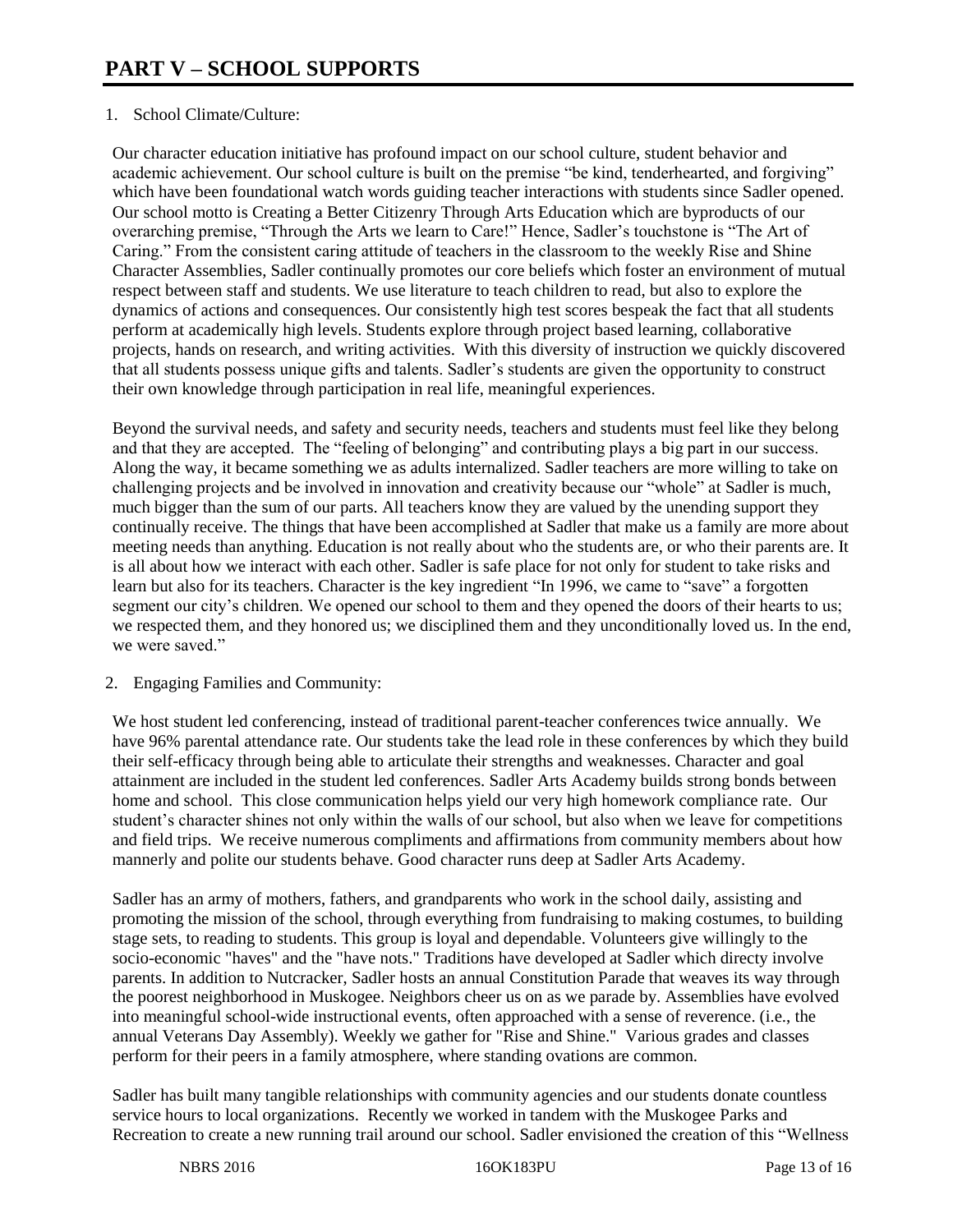Walk" to promote healthy living and to honor two teacher's spouses who had succumbed to cancer. We understand that giving students purposeful tasks has powerful and deliberate outcomes. Working with our community achieves two principles: fostering student's self-motivation and engaging families and community members as partners. What better way for the youth of Sadler to learn about taking care of their community and promoting healthy living than by working with the present stewards of their community.

# 3. Professional Development:

The professional development approach at Sadler Arts Academy is to engage our teachers with ongoing learning that is scientifically research-based, data driven, and demonstrative of best practices. Our professional development offerings are based on longitudinal data analysis of OCCT's, Benchmarks, the Muskogee Literacy Framework, and Student Performance Indicators. Teachers are provided with professional learning to enhance their instructional delivery to meet the needs of an ever changing student population. Training is offered for district adopted and state board approved comprehensive mathematics and literacy curriculums. We train on specific Oklahoma Released Test Items and Testing Blue Prints.

During PLC meetings, teachers work collaboratively to seek and share learning with their goal being to enhance their effectiveness as professionals for students' benefit. The following premises are embraced during PLC time: supportive and shared leadership, collective creativity, shared values and vision, supportive conditions, and shared personal practice. Collegiality is formed. Collective knowledge of staff is increased as well as, lateral and longitudinal learning.

To keep learning active and renewed, our site leadership team selects a period in art history for our yearlong study. We have studied Impressionism, Art Nouveau, Fauvism, and Expressionism just to name a few. Our site specific professional development needs change along with our art theme. Teacher leaders plan and provide professional development for our staff that provides foundational knowledge on the designated art study. The theme studies are opportunities for not only integrating art styles and techniques into our classroom, but also the explicit vocabulary connected to the art genre study.

Casual conversations of substance take place each day at Sadler. Our school culture only supports discourse that is positive and of a growth mindset. A substantial amount of professional learning transpires during impromptu faculty discussions on what is working instructionally to improve student learning. Over the years Sadler has pulled in many professionals but we have learned the greatest expertise is in this building. The best experts are often the ones in the trenches. The most promising forms of professional development engage teachers in the pursuit of genuine questions, problems, and curiosities in ways that leave a mark on our practices.

Our consistently high test scores bespeak the fact that all students perform at academically high levels. This doesn't happen by chance, quality decision making takes place in data teams. Informed decisions about student progress and how to respond to their learning needs spur our success.

### 4. School Leadership:

Twenty years ago, a professional educator told Sadler that a lasting program has to be bigger than just one person. The Sadler staff worked hard to create an arts integrated school. Our first leader and principal retired six years ago. Our current principal became the second leader. What makes her excellent as an administrator is the fact that she has not only maintained our vision, but built upon it, and expanded it significantly. She has held true to the shared beliefs and dreams of Sadler Arts Academy concerning the best practices of education and how children learn. It was her unfailing dedication and loyalty to doing the right thing for all students that empowered all children who entered her classroom and has now empowered all teachers who become part of the faculty of Sadler Arts Academy.

The leadership philosophy and structure at Sadler Arts Academy is high expectations for all, created through a culture of mutual respect and shared leadership. Our principal believes so strongly in the significance of this supportive attitude and the effect that it has on our school, our students, our faculty, and our parents, that she felt it was the foundation for Sadler to become first an Oklahoma School of Character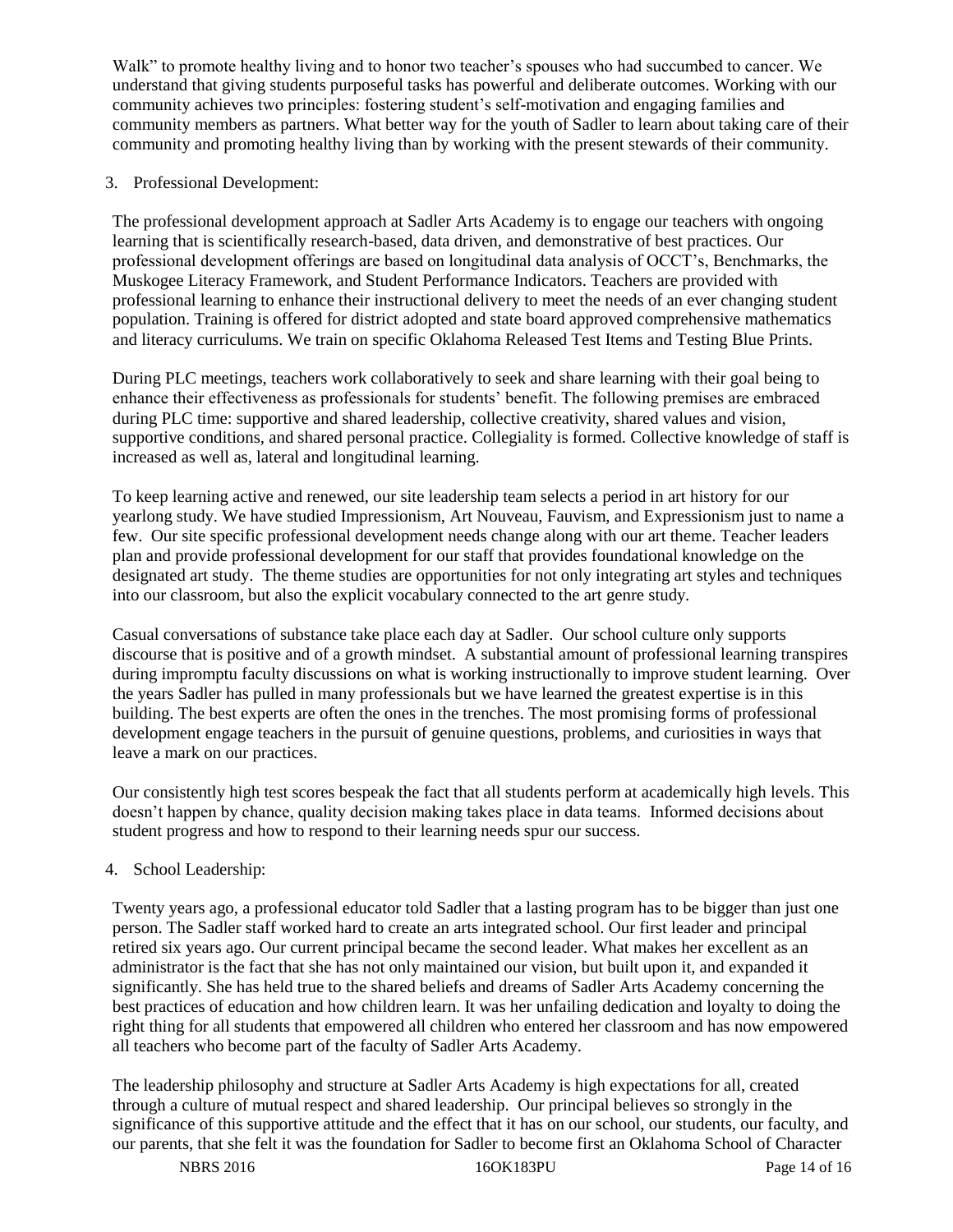and then a National School of Character. Through our principal's leadership, drive, and persistence, Sadler Arts Academy became a 2014 National School of Character and continues to promote quality character initiatives.

The school leader has been determined to enhance the already rich learning environment for the students, faculty, and parents of Sadler as well as improve upon some of the aging equipment. She has written and encouraged other staff members to write for grants which have brought new walking trails to Sadler, garden areas, benches, metal sculptures, an outdoor classroom, a new sound system, video system and a large retractable screen for the auditorium. Working with community members on a bond project our site administrator and a team comprised of lead teachers, the librarian, and thematic specialists planned, designed and equipped a new state of art Library Media Center, dance studio, STEM room and new computer lab. This site leadership team meets weekly to plan activities, functions, learning experiences as well as stewardship of site funds. It is this effort above and beyond the basic learning, reaching to touch the students' lives that make the shared leadership at Sadler a true success story.